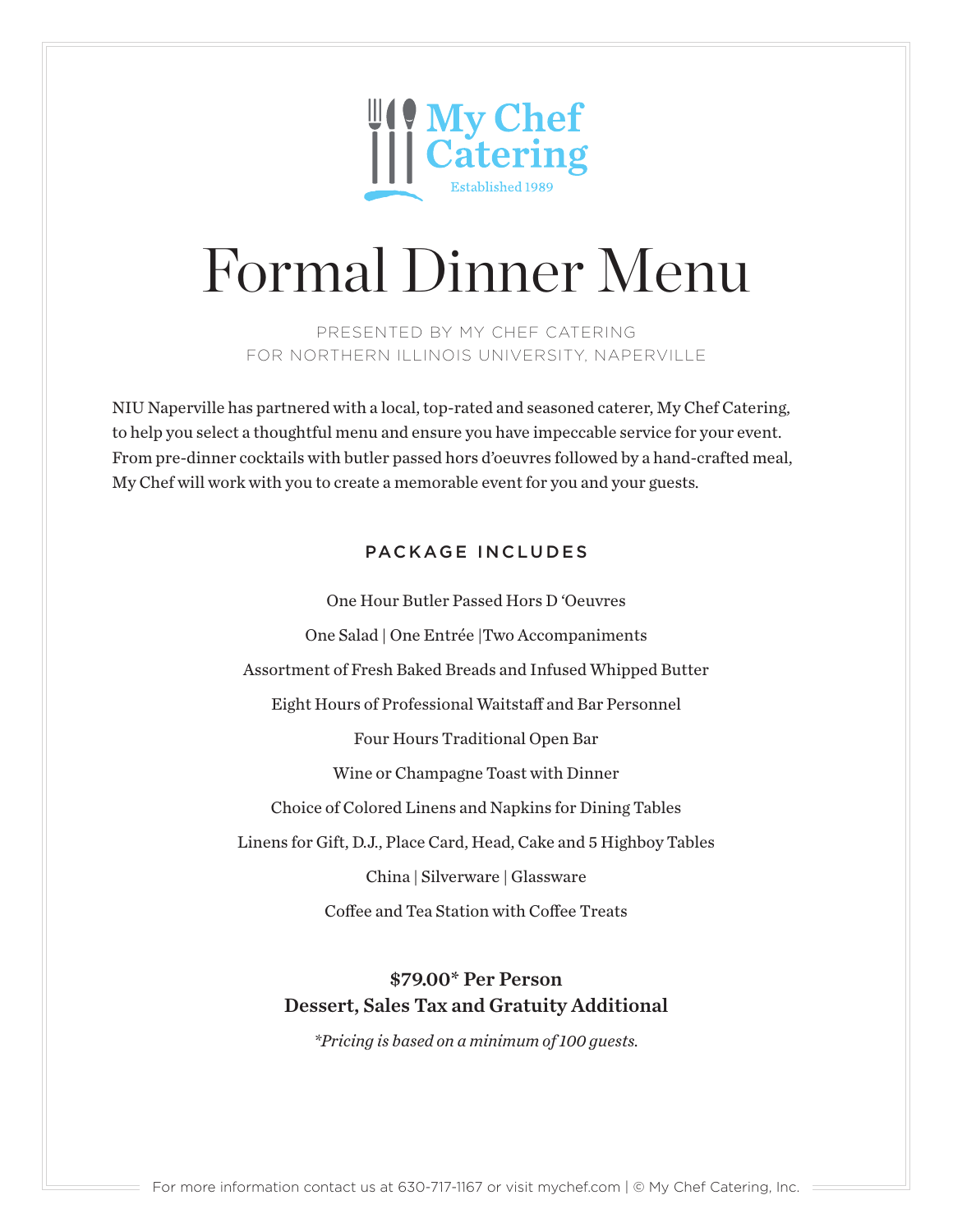PRESENTED BY MY CHEF CATERING FOR NORTHERN ILLINOIS UNIVERSITY, NAPERVILLE

#### HORS D'OEUVRES

*Please select four passed hors d'oeuvres*

#### **Group One**

Maximum of Two Selections from Group One

Shrimp & Grits

Beef Tenderloin Toast

Spicy Peach BBQ Brisket

Candied Apple Pork Belly

Crab Cake with Cajun Remoulade

Jumbo Shrimp with Cocktail Sauce

Sweet Fig and Goat Cheese Crostini

Bacon Wrapped Dates with Honey Citrus Sauce

Petite Pear Piped with Blue Cheese, Toasted Walnut Garnish

Pecan Crusted Chicken Tender with Champagne Honey Mustard

Mini Beef Wellington with Mushroom Duxelle

Honey Sriracha Chicken Meatballs

Wild Mushroom Phyllo Triangles

Brie and Peach in Puff Pastry

Ricotta Pistachio Crostini

Smoked Salmon Canapé

Pimento Cheese Beignet

Artichoke Beignet

#### **Group Two**

BBQ Pork Spring Roll Shrimp Crostini with Cajun Remoulade French Lorraine Stuffed Mushroom Caps Sun-dried Tomato and Goat Cheese Pita Crisp Avocado Spring Rolls with Chipotle Ranch Dip Steakhouse Wedge Skewer with Lettuce, Grape Tomato, Apple Wood Smoked Bacon and Blue Cheese Dressing Caprese Skewers with Fresh Mozzarella, Heirloom Tomatoes and Basil Pesto Cocktail Meatballs with Choice of Cranberry Chili or BBQ Sauce Spinach and Brie Wonton with Garlic Pesto Sauce Buffalo Chicken Spring Rolls with Blue Cheese Dip Italian Sausage Cherry Pepper Poppers Macaroni & Cheese Bites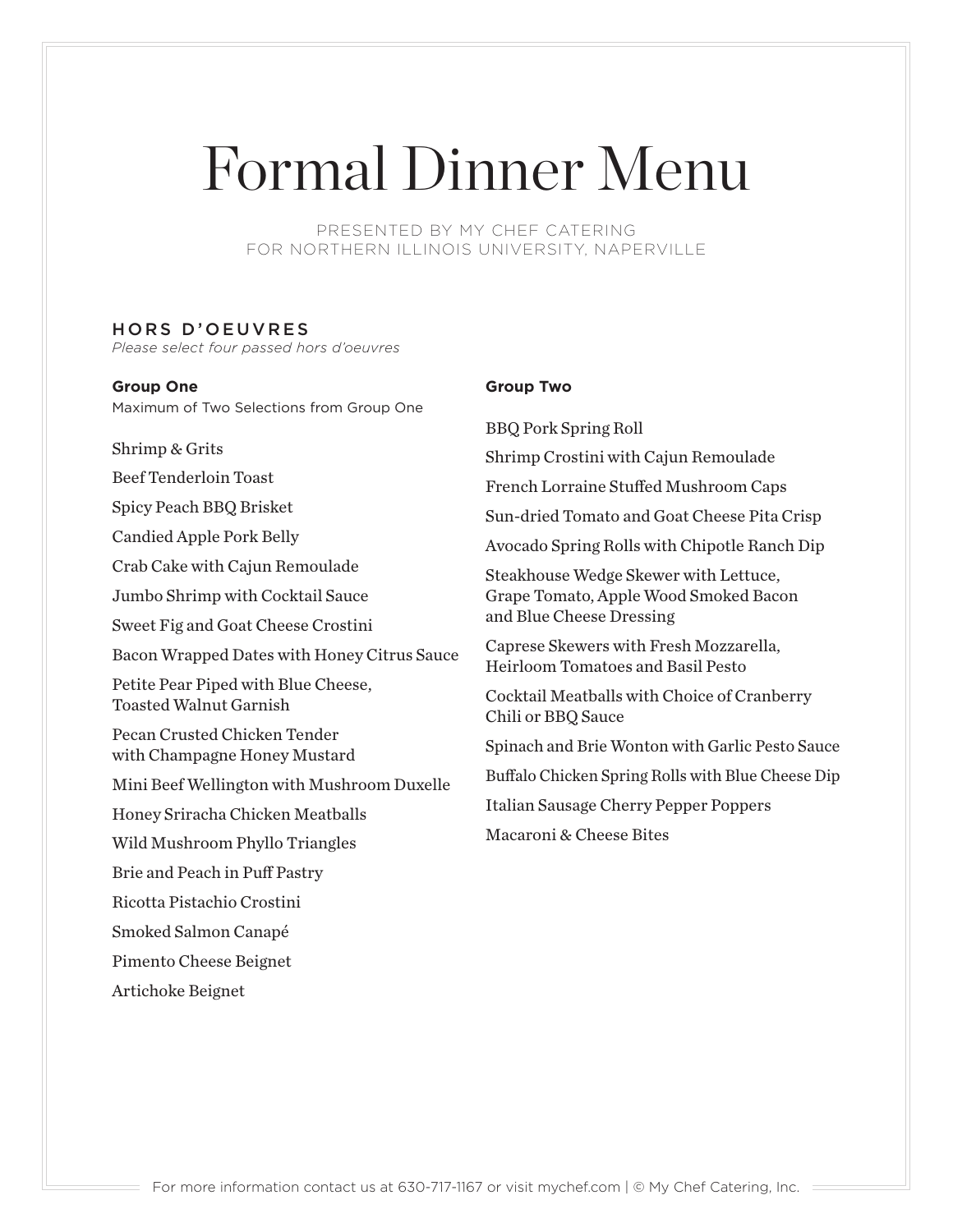PRESENTED BY MY CHEF CATERING FOR NORTHERN ILLINOIS UNIVERSITY, NAPERVILLE

### SALADS

*Please Select One Salad*

Traditional Caesar Salad with Black Olives, Wedged Tomatoes, Pecorino Romano, Peppercorns and Homemade Garlic Croutons with Creamy Caesar Dressing

Mixed Greens with Sliced Pears, Walnuts and Crumbled Goat Cheese with a Pear Infused White Balsamic Vinaigrette

Bibb and Romaine Lettuce with Strawberries, Mandarin Oranges, Toasted Almonds, and Shaved Red Onion with a Vidalia Onion Vinaigrette

Mixed Field Greens with Dried Cranberries, Caramelized Pecans, Crispy Fried Onions and Crumbled Blue Cheese with a Honey Balsamic Vinaigrette

# Formal Dinner Service Entrée Options

*Please Select One Entrée Guest Choice Between Two Entrées — \$1.00 Additional per Guest Guest Choice Between Three Entrées — \$3.00 Additional per Guest*

### BEEF

Red Wine Braised Beef Brisket with Rosemary Wine Reduction — \$3.00 additional per guest

Bistro Steak with Shallot Port Reduction — \$5.00 additional per guest

Medallions of Beef Tenderloin with Bacon Shallot Jam — \$8.00 additional per guest

### PORK

Soy Dijon Marinated Center Cut Pork Chops Medallions of Roasted Pork Tenderloin with a Blackberry Cabernet Sauce

*Entrées continue on next page.*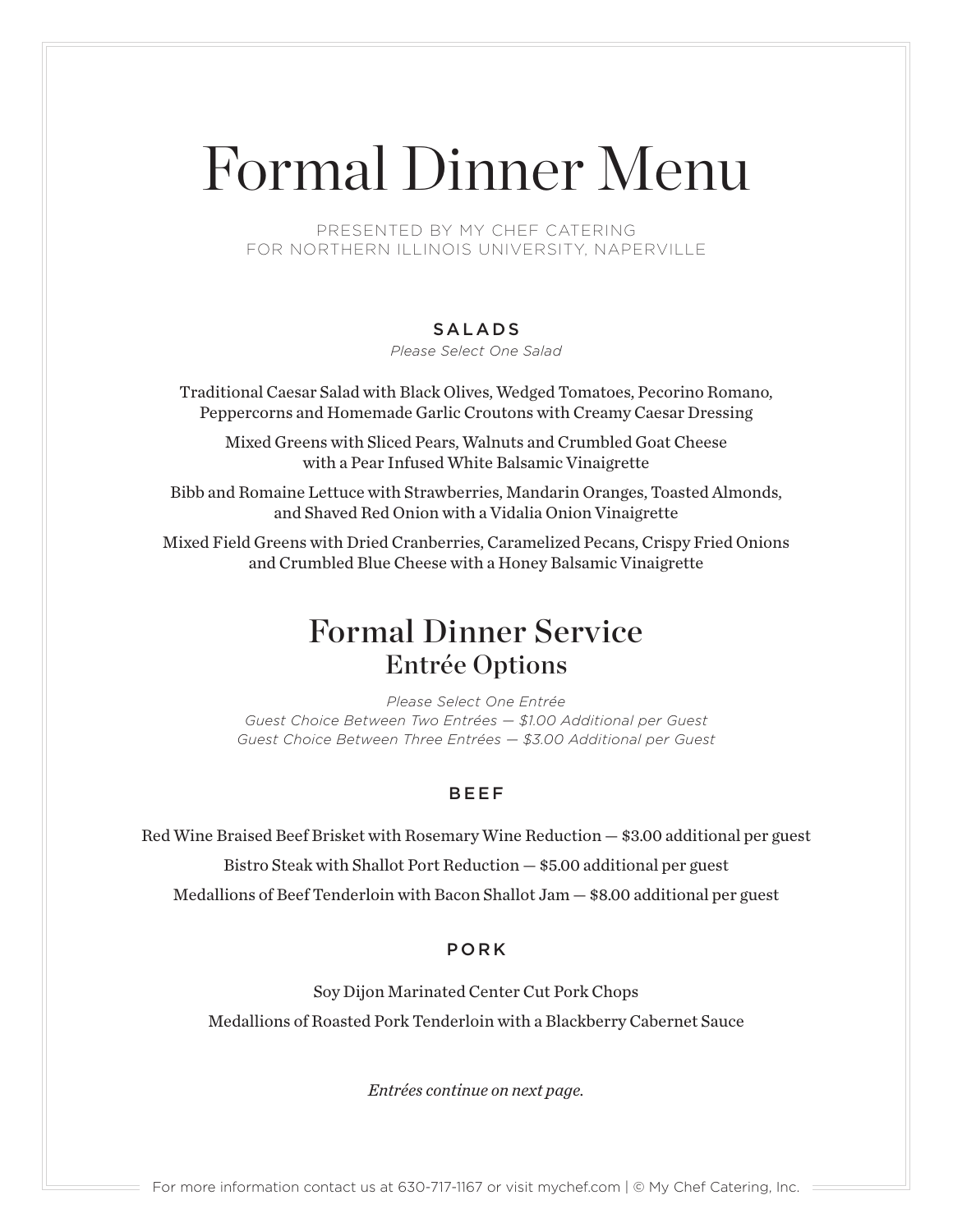PRESENTED BY MY CHEF CATERING FOR NORTHERN ILLINOIS UNIVERSITY, NAPERVILLE

# Entrée Options

## POULTRY

Grilled Whiskey Ginger Chicken Grilled Chicken Breast with Fresh Mango Salsa Grilled Bruschetta Chicken with Fresh Tomatoes and Basil Sautéed Chicken Breast with Sundried Tomato Cream Sauce Parmesan Crusted Chicken with Tomato Provencal Seared Chicken Breast with Artichoke Panzanella Chicken Limone with a Lemon Caper Velouté White Wine Braised Chicken Chicken Chevré with Spinach and Pesto - \$2.00 additional per guest Prosciutto and Asparagus Stuffed Chicken with Aged Provolone Bechamel - \$2.00 additional per guest

## SEAFOOD

Blackened Tilapia with a Lemon Beurre Blanc Seared Tilapia with Blistered Tomatoes and Lemon Oregano Oil Grilled Salmon with a Caper Salsa Verde - \$6.00 additional per guest Chilean Sea Bass with a Citrus Cream Beurre Blanc - \$9.00 additional per guest

## DUAL ENTRÉE

Medallions of Beef Tenderloin with Red Wine Reduction or Sherried Horseradish And One of the First 8 Chicken Choices or Any Tilapia Choice- \$5.00 additional per guest

*Entrees continue on next page.*